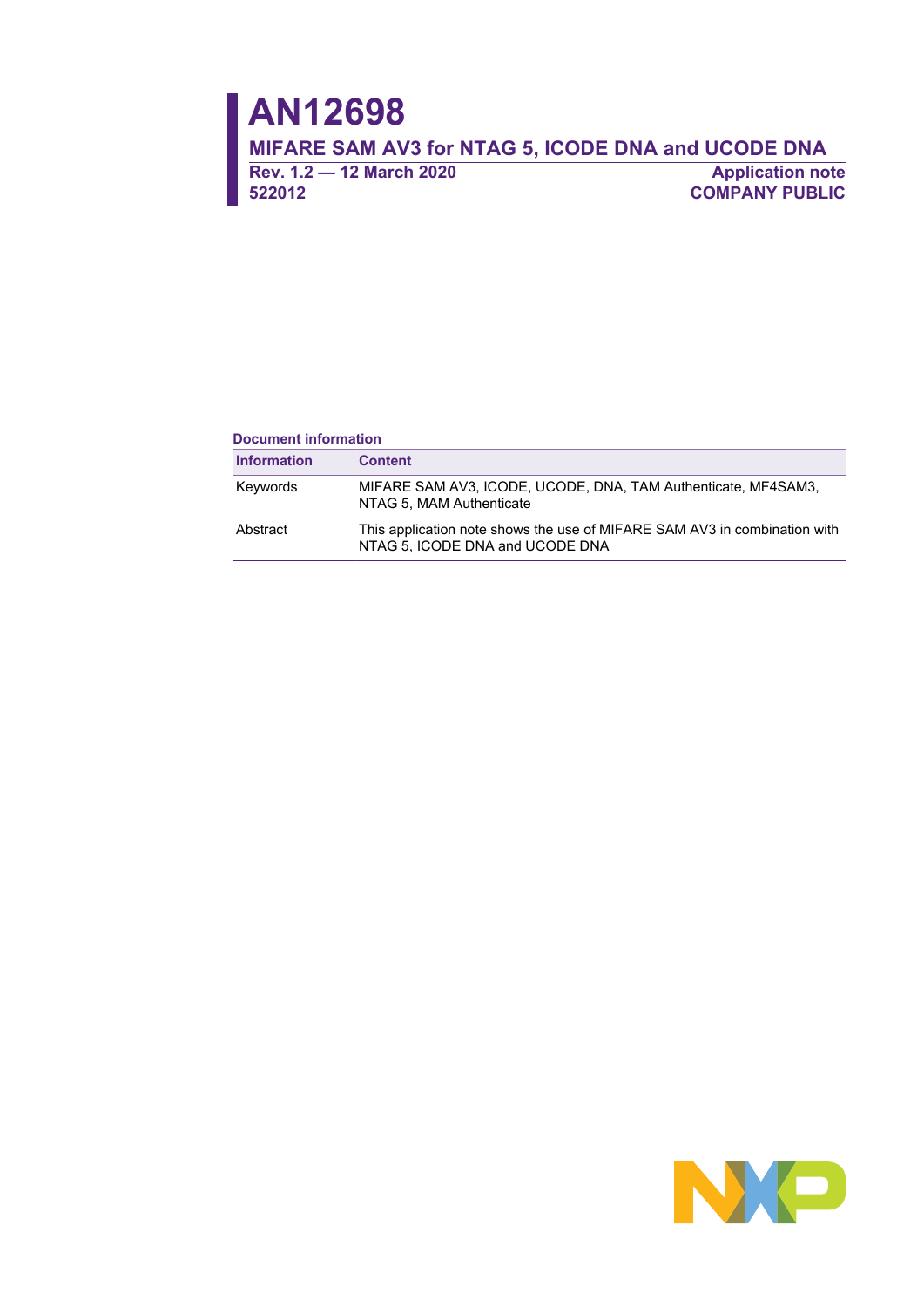# **NXP Semiconductors AN12698**

# **MIFARE SAM AV3 for NTAG 5, ICODE DNA and UCODE DNA**

### **Revision history**

| <b>Rev</b> | <b>Date</b> | <b>Description</b>                                               |
|------------|-------------|------------------------------------------------------------------|
|            | 20200310    | Added NTAG 5 link and NTAG 5 boost                               |
|            | 20200108    | AN number changed, security status changed into "Company Public" |
| 1.0        | 20190702    | Initial version                                                  |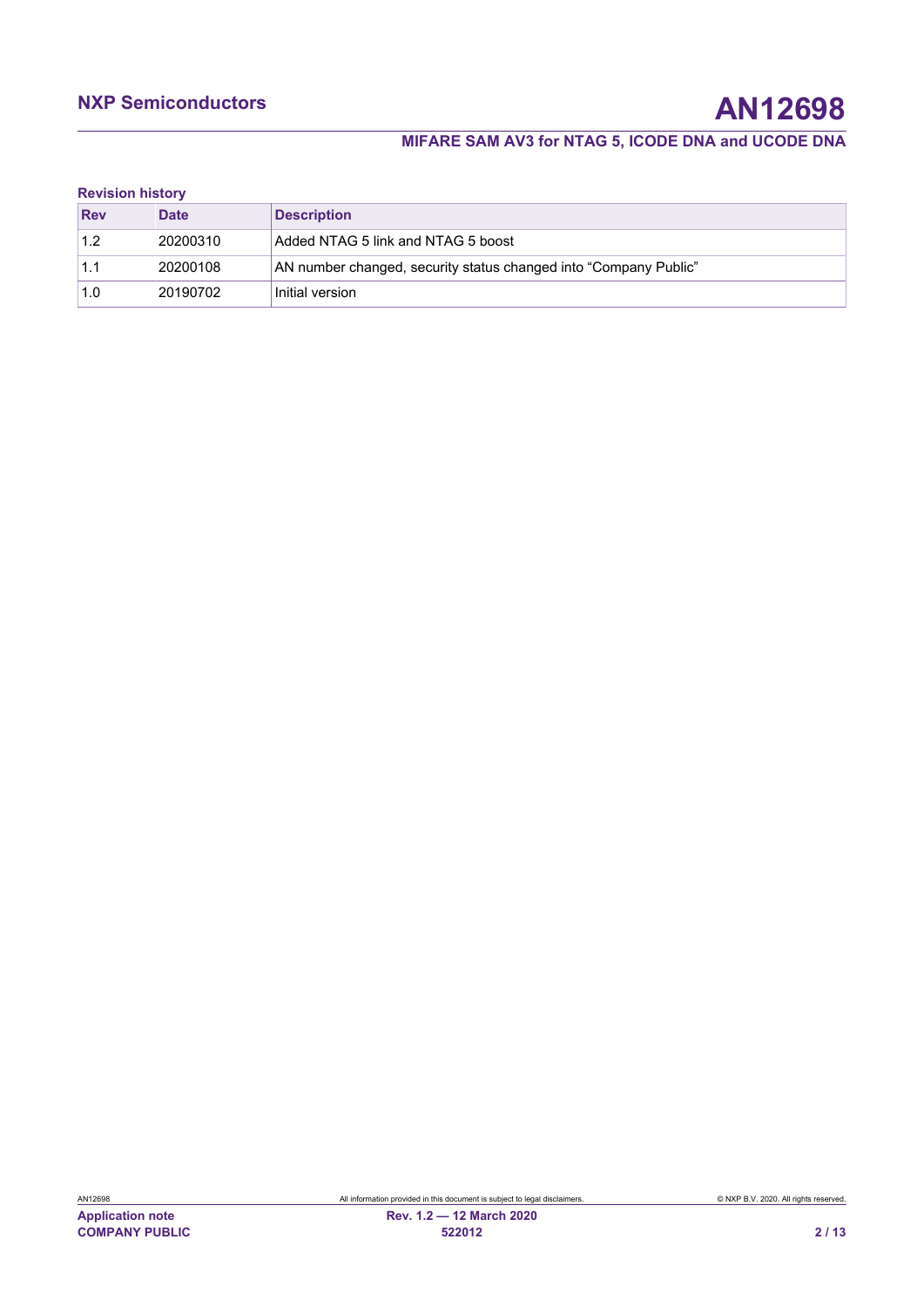# <span id="page-2-0"></span>**1 Introduction**

MIFARE SAMs (**S**ecure **A**pplication **M**odule) have been designed to provide the secure storage of cryptographic keys and cryptographic functions for the terminals to access the MIFARE products securely and to enable secure communication between terminals and host (backend).

### <span id="page-2-1"></span>**1.1 Scope**

This application note presents examples of using MIFARE SAM AV3 (referred to SAM in this document, if not otherwise mentioned) for NTAG 5 link, NTAG 5 boost (both referred to NTAG 5 in this document), ICODE DNA and UCODE DNA. In this document, the SAM is used in S mode. There is a set of application note for MIFARE SAM AV3; each of them is addressing specific features. The list of application note is given in [\[1\]](#page-7-0).

This application note is a supplement document for application development using MIFARE SAM AV3. Should there be any confusion please check MIFARE SAM AV3 data sheet [[2\]](#page-7-0).

**Note: This application note does not replace any of the relevant data sheets, application notes or design guides.**

## <span id="page-2-2"></span>**1.2 Abbreviations**

<span id="page-2-3"></span>Refer to application note "AN52[1](#page-7-0)0 MIFARE SAM AV3 - Quick Start up Guide" [1].

### **1.3 Examples presented in this document**

The following symbols have been used to mention the operations in the examples:

- = Preparation of data by SAM, PICC or host.
- > Data sent by the host to SAM or PICC (if not mentioned, SAM).
- < Data Response from SAM or PICC (if not mentioned, SAM).

### **C-APDU:**

| £<br>---- | <b>INS</b> | $\sim$<br>ъ. | D. | -<br>--<br>$ -$ | (nc)<br>`-<br>$-$ |  |
|-----------|------------|--------------|----|-----------------|-------------------|--|
|-----------|------------|--------------|----|-----------------|-------------------|--|

### **R-APDU:**

| Response data | SW1 | <b>SW2</b> |  |
|---------------|-----|------------|--|
|               |     |            |  |

**Please note, that the numerical data are used solely as examples. They appear in the text in order to clarify the commands and command data.**

Any data, values, cryptograms are expressed as hex string format if not otherwise mentioned, e.g., 0x563412 in hex string format represented as "123456". Byte [0] = 0x12, Byte  $[1] = 0x34$ , Byte  $[2] = 0x56$ .

### <span id="page-2-4"></span>**1.4 S interface**

The host is managing the communication to SAM AV3 and NTAG 5 / ICODE / UCODE via the RF Controller.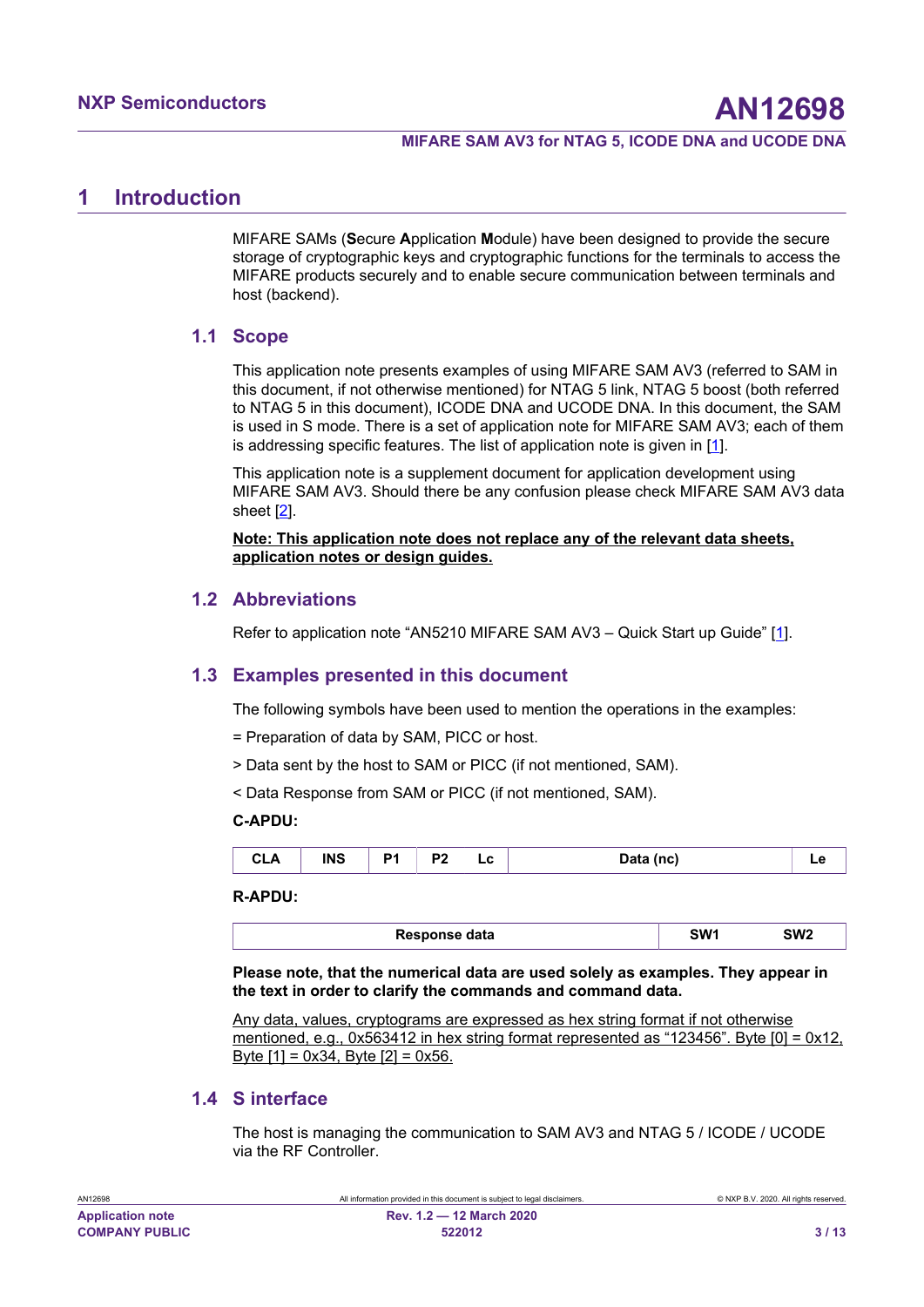<span id="page-3-0"></span>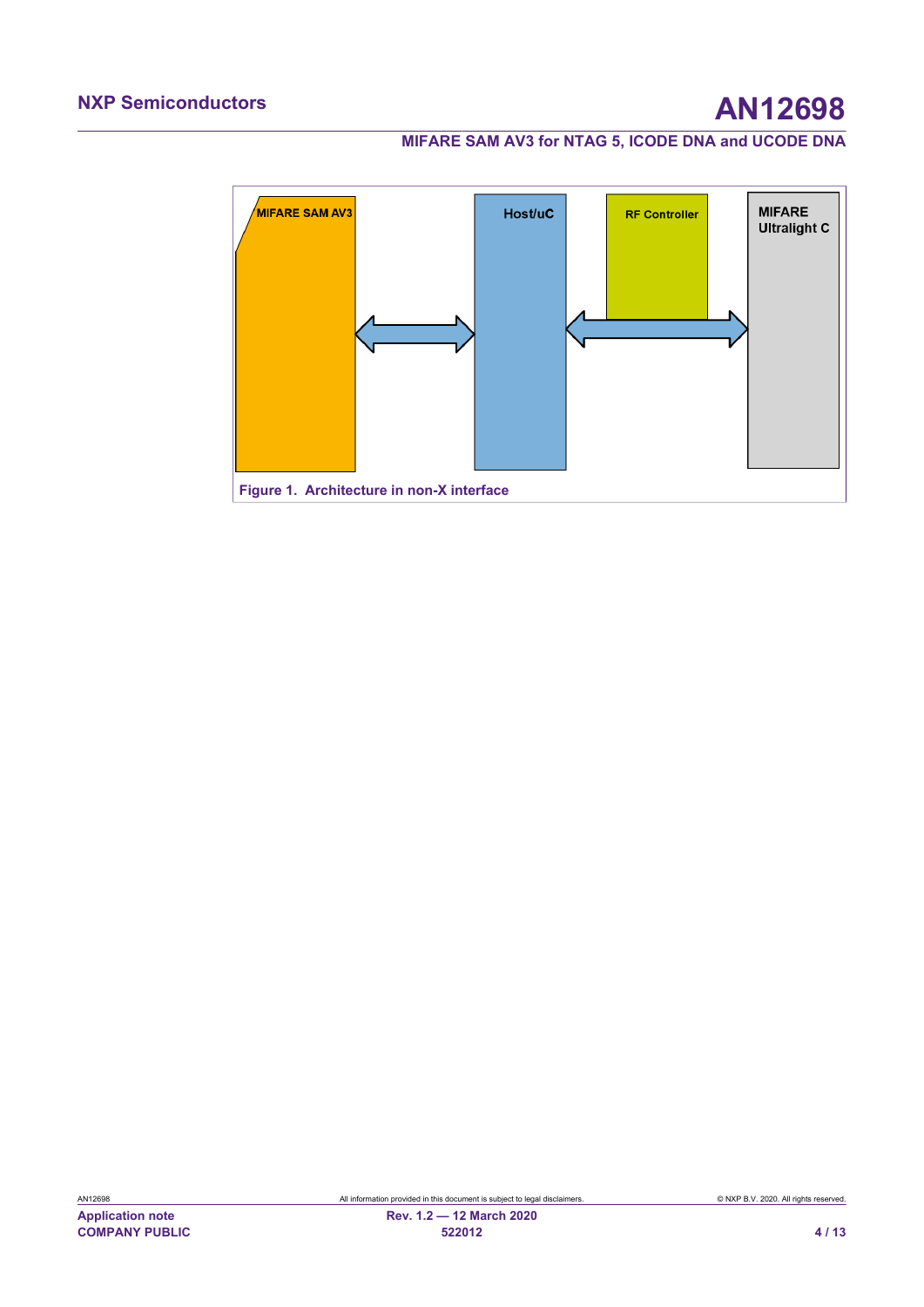# <span id="page-4-1"></span>**2 NTAG 5, ICODE DNA and UCODE DNA**

MIFARE SAM AV3 can be used to perform the AES authentication for NTAG 5, ICODE DNA and UCODE DNA. Both, tag authentication and mutual authentication are available. More details about these functionalities can be found in the product datasheets of NTAG 5, ICODE DNA and UCODE DNA [\[3,4,5\]](#page-7-0).

For NTAG 5, ICODE and UCODE, only **S-mode** support is available.

**The following example for TAM is valid for NTAG 5, ICODE DNA and UCODE DNA**.

<span id="page-4-2"></span>**The following example for MAM is valid for NTAG 5 and ICODE DNA**.

## **2.1 Authenticate TAM**

In this example, a TAM authentication is performed. The TAM sequence looks like the following:

<span id="page-4-0"></span>

The command uses one AES-128 Key from the Keystore to perform the authentication.

To perform this example, a key with the following attributes needs to be created:

- **•** KeyType = AES128
- **•** KeyClass = PICC
- **•** KeyNoCEK = 0x00 and KeyVCEK = 0x00
- **•** RefNo. KUC = 0xFF (no KUC used)
- **•** KeyNoAEK = 0x00 and KeyVAEK = 0x00
- **•** Diversified use only: This property is not set in this example, however it is strongly recommended to set for real applications. This setting prohibits the use the key in an undiversified form.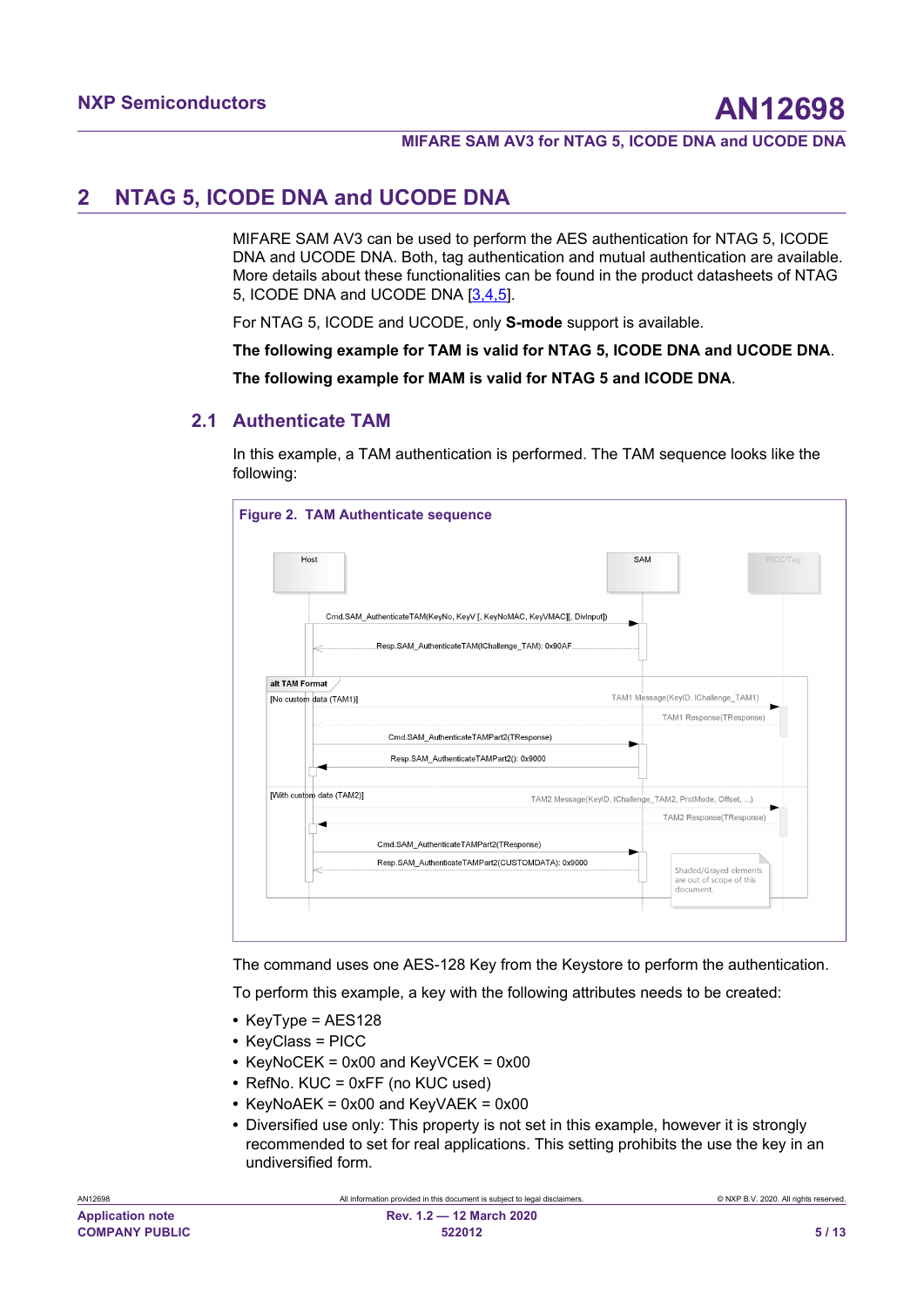**•** Key Value: 0x00000000000000000000000000000000, Version 0x01 The KeyID on the tag is 0x00 in this example.

|                | Table 1. Example - SAM Authenticate (AM                 |         |                                                    |                                                                                                                                                        |  |  |
|----------------|---------------------------------------------------------|---------|----------------------------------------------------|--------------------------------------------------------------------------------------------------------------------------------------------------------|--|--|
| step           | <b>Indication</b>                                       |         | Data / Message                                     | <b>Comment</b>                                                                                                                                         |  |  |
| 1              | Request IChallenge_<br><b>TAM from SAM</b>              | $\geq$  | 80B0000002090100                                   | Use Key 0x09 version 0x01                                                                                                                              |  |  |
| $\mathfrak{p}$ | Receive IChallenge<br><b>TAM from SAM</b>               | $\prec$ | A2E61C15CF69D1F3BC<br>2890AF                       | The SAM AV3 answers with<br>10 Byte random challenge and<br>SW1SW2 as 0x90AF                                                                           |  |  |
| 3              | Send IChallenge TAM<br>to NTAG 5/ICODE<br>DNA/UCODE DNA | $\geq$  | 3500000028BCF3D169C<br>F151CE6A2                   | Pass the received IChallenge along<br>with the Authenticate command to<br>the NTAG 5/ICODE DNA/UCODE<br>DNA. Attention: The byte order is<br>reversed! |  |  |
| 4              | Receive TResponse<br>from NTAG 5/ICODE<br>DNA/UCODE DNA | $\lt$   | A7C76124B0CAC5B66FF<br>E3BA594D838C2DF             | The NTAG 5/ICODE DNA/UCODE<br>DNA answers with A7 and the<br>TResponse                                                                                 |  |  |
| 5              | Send TResponse to<br>SAM AV3                            | $\geq$  | 80B0000010DFC238D89<br>4A53BFE6FB6C5CAB02<br>461C7 | Pass the TResponse without the<br>A7 Attention: The byte order is<br>reversed.                                                                         |  |  |
| 6              | <b>Return Code</b>                                      | $\,<\,$ | 9000                                               | Return code from SAM signalizing<br>the TAM is pass.                                                                                                   |  |  |

<span id="page-5-0"></span>**Table 1. Example - SAM\_AuthenticateTAM**

## **2.2 Authenticate MAM**

<span id="page-5-2"></span>In this example, a MAM authentication (mutual authentication) is performed. This example is only valid for NTAG 5 / ICODE DNA. The MAM sequence looks like the following:

<span id="page-5-1"></span>

| ,,,,,,,,,,              |  |
|-------------------------|--|
| <b>Application note</b> |  |
| <b>COMPANY PUBLIC</b>   |  |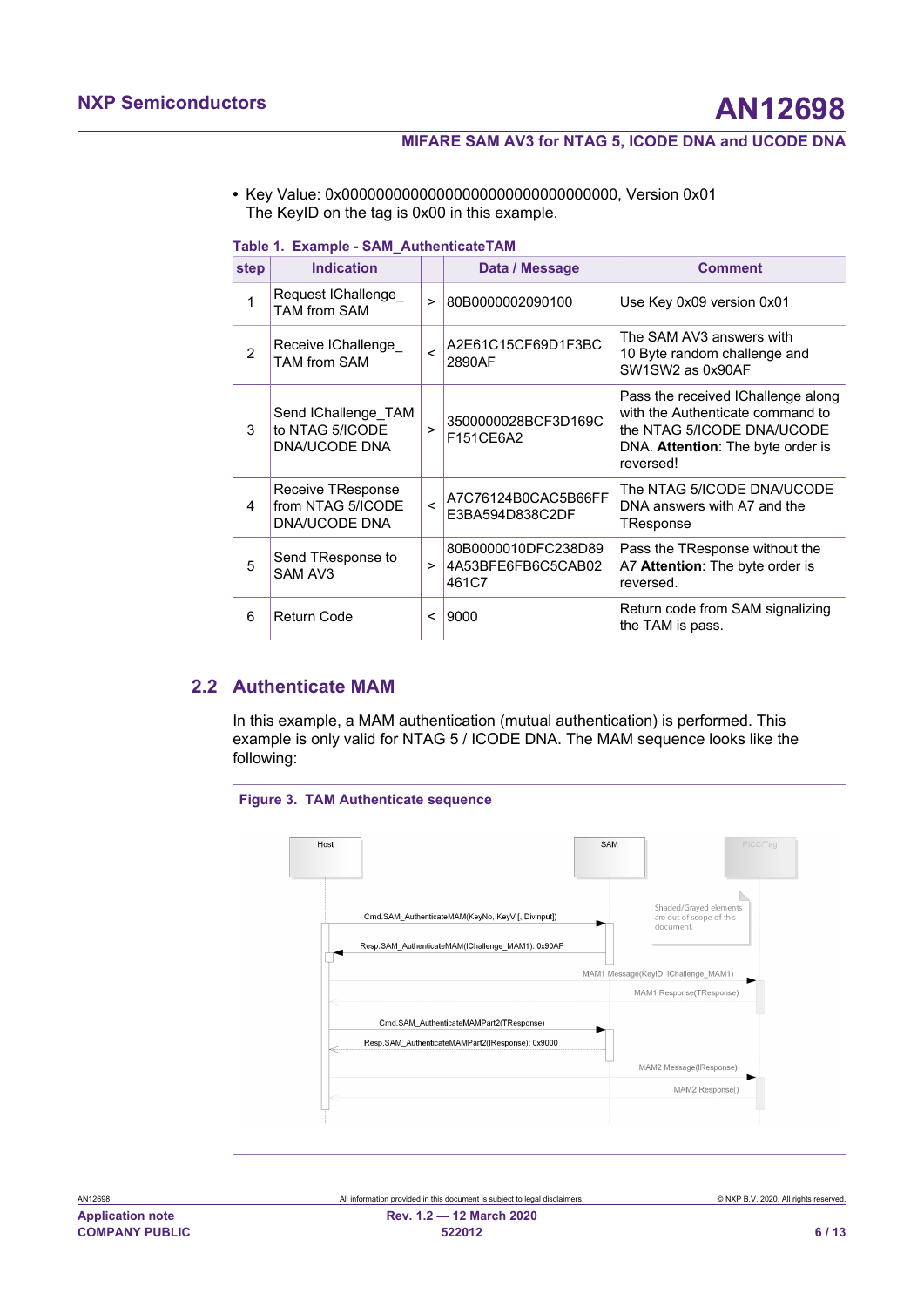The command uses one AES-128 Key from the Keystore to perform the authentication.

To perform this example, a key with the following attributes needs to be created:

- **•** KeyType = AES128
- **•** KeyClass = PICC
- **•** KeyNoCEK = 0x00 and KeyVCEK = 0x00
- **•** RefNo. KUC = 0xFF (no KUC used)
- **•** KeyNoAEK = 0x00 and KeyVAEK = 0x00
- **•** Diversified use only: This property is not set in this example, however it is strongly recommended to set for real applications. This setting prohibits the use the key in an undiversified form.
- **•** Key Value: 0x11111111111111111111111111111111, Version 0x02 The KeyID on the tag is 0x01 in this example.

### <span id="page-6-0"></span>**Table 2. Example - SAM\_AuthenticateMAM**

| step           | <b>Indication</b>                                       |              | Data / Message                                                   | <b>Comment</b>                                                                                                                             |
|----------------|---------------------------------------------------------|--------------|------------------------------------------------------------------|--------------------------------------------------------------------------------------------------------------------------------------------|
| 1              | Request IChallenge<br><b>MAM from SAM</b>               | $\geq$       | 80B2000002090200                                                 | Use Key 0x09 version 0x02                                                                                                                  |
| $\overline{2}$ | Receive IChallenge<br><b>MAM from SAM</b>               | $\prec$      | 2AAF36011365224B134A<br>90AF                                     | The SAM AV3 answers with<br>10 Byte random challenge and<br>SW1SW2 as 0x90AF                                                               |
| 3              | Send IChallenge<br>MAM to NTAG 5/<br><b>ICODE DNA</b>   | $\geq$       | 350002014A134B226513<br>0136AF2A                                 | Pass the received IChallenge along<br>with the Authenticate command to<br>the NTAG 5/ ICODE DNA Attentio<br>n: The byte order is reversed! |
| 4              | Receive TResponse<br>from NTAG 5/ ICODE<br><b>DNA</b>   | $\prec$      | A74C76F7D4458E1C520<br>C30798F7D73B24BC522<br>F47D10C4           | The NTAG 5/ ICODE DNA answers<br>with A7 and the TResponse                                                                                 |
| 5              | Send TResponse to<br>SAM AV3                            | >            | 80B2000016C4107DF422<br>C54BB2737D8F79300C5<br>21C8E45D4F7764C00 | Pass the TResponse without the<br>A7 Attention: The byte order is<br>reversed.                                                             |
| 6              | Receive IResponse<br>from SAM AV3                       | $\prec$      | 84D8EF30D3581C2561A<br>26330A6ABFECD9000                         | The SAM AV3 answers with 16<br>Byte IResponse and 0x9000                                                                                   |
| $\overline{7}$ | Send IResponse to<br>NTAG 5/ ICODE DNA                  | $\mathbf{r}$ | 350006CDFEABA63063A<br>261251C58D330EFD884                       | Pass the IResponse to the NTAG<br>5/ ICODE DNA. Attention: The<br>byte order is reversed.                                                  |
| 8              | Receive return code<br>from NTAG 5/ ICODE<br><b>DNA</b> | $\,<\,$      | A7                                                               | NTAG 5/ ICODE DNA responds<br>with A7 to signalize the<br>authentication is pass                                                           |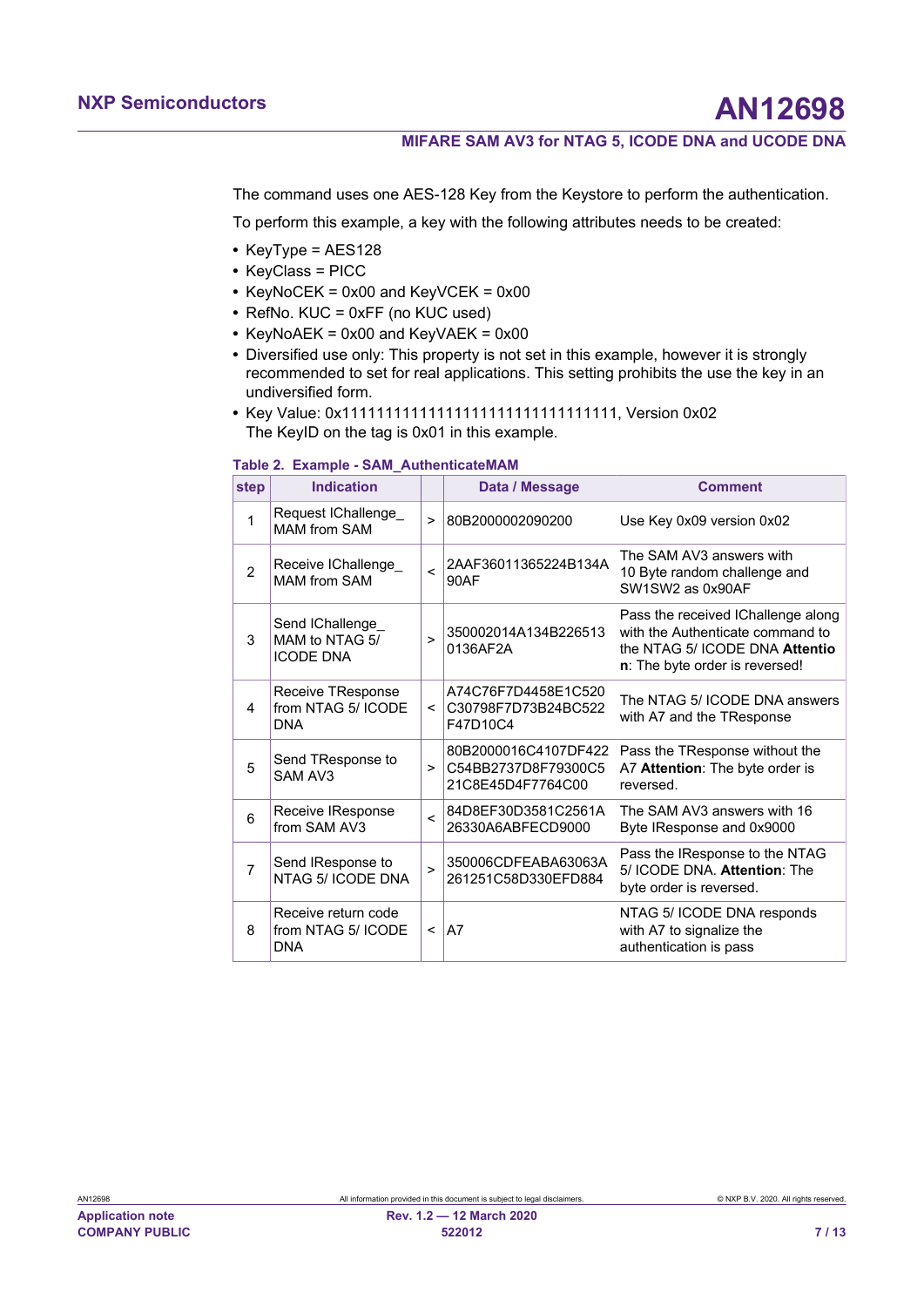# <span id="page-7-1"></span>**3 References**

- <span id="page-7-0"></span>1. **Application note** – **AN12695 – MIFARE SAM AV3 – Quick Start up Guide**, document number 5210xx, [https://www.nxp.com/docs/en/application-note/](https://www.nxp.com/docs/en/application-note/AN12695.pdf) [AN12695.pdf.](https://www.nxp.com/docs/en/application-note/AN12695.pdf)
- 2. **Data sheet** Data sheet of MIFARE SAM AV3, document number 3235xx.
- 3. **Data sheet** Data sheet of UCODE DNA, document number 3201xx.
- 4. **Data sheet** Data sheet of ICODE DNA, document number 3486xx.
- 5. **Data sheet** Data sheet of NTA5332, document number 5447xx.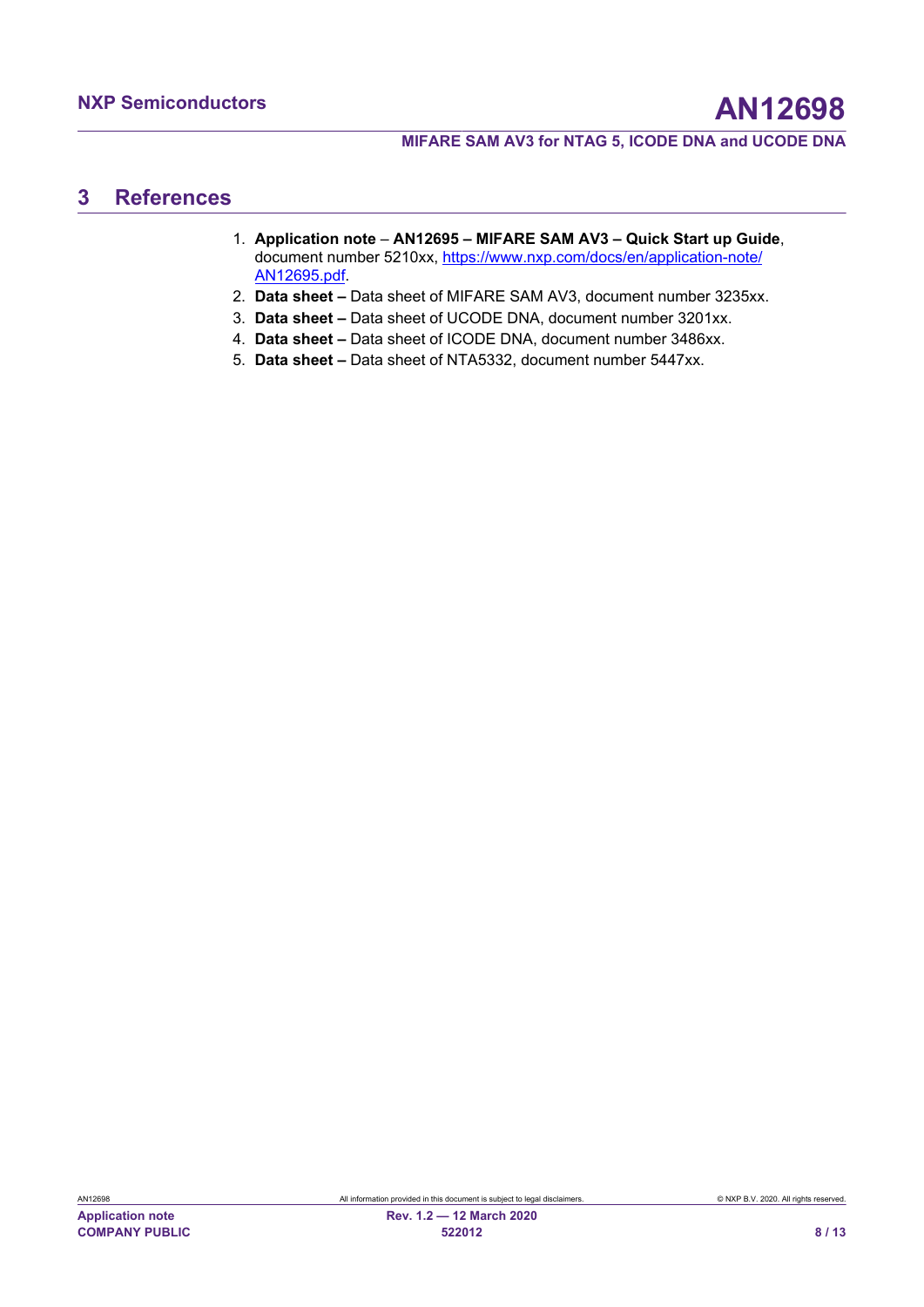# <span id="page-8-0"></span>**4 Legal information**

# **4.1 Definitions**

**Draft** — The document is a draft version only. The content is still under internal review and subject to formal approval, which may result in modifications or additions. NXP Semiconductors does not give any representations or warranties as to the accuracy or completeness of information included herein and shall have no liability for the consequences of use of such information.

# **4.2 Disclaimers**

**Limited warranty and liability** — Information in this document is believed to be accurate and reliable. However, NXP Semiconductors does not give any representations or warranties, expressed or implied, as to the accuracy or completeness of such information and shall have no liability for the consequences of use of such information. NXP Semiconductors takes no responsibility for the content in this document if provided by an information source outside of NXP Semiconductors. In no event shall NXP Semiconductors be liable for any indirect, incidental, punitive, special or consequential damages (including - without limitation - lost profits, lost savings, business interruption, costs related to the removal or replacement of any products or rework charges) whether or not such damages are based on tort (including negligence), warranty, breach of contract or any other legal theory. Notwithstanding any damages that customer might incur for any reason whatsoever, NXP Semiconductors' aggregate and cumulative liability towards customer for the products described herein shall be limited in accordance with the Terms and conditions of commercial sale of NXP Semiconductors.

**Right to make changes** — NXP Semiconductors reserves the right to make changes to information published in this document, including without limitation specifications and product descriptions, at any time and without notice. This document supersedes and replaces all information supplied prior to the publication hereof.

**Suitability for use** — NXP Semiconductors products are not designed, authorized or warranted to be suitable for use in life support, life-critical or safety-critical systems or equipment, nor in applications where failure or malfunction of an NXP Semiconductors product can reasonably be expected to result in personal injury, death or severe property or environmental damage. NXP Semiconductors and its suppliers accept no liability for inclusion and/or use of NXP Semiconductors products in such equipment or applications and therefore such inclusion and/or use is at the customer's own risk.

**Applications** — Applications that are described herein for any of these products are for illustrative purposes only. NXP Semiconductors makes no representation or warranty that such applications will be suitable for the specified use without further testing or modification. Customers are responsible for the design and operation of their applications and products using NXP Semiconductors products, and NXP Semiconductors accepts no liability for any assistance with applications or customer product design. It is customer's sole responsibility to determine whether the NXP Semiconductors product is suitable and fit for the customer's applications and products planned, as well as for the planned application and use of customer's third party customer(s). Customers should provide appropriate design and operating safeguards to minimize the risks associated with their applications and products. NXP Semiconductors does not accept any liability related to any default, damage, costs or problem which is based on any weakness or default in the customer's applications or products, or the application or use by customer's third party customer(s). Customer is responsible for doing all necessary testing for the customer's applications and products using NXP Semiconductors products in order to avoid a default of the applications and the products or of the application or use by customer's third party customer(s). NXP does not accept any liability in this respect.

**Export control** — This document as well as the item(s) described herein may be subject to export control regulations. Export might require a prior authorization from competent authorities.

**Non-automotive qualified products** — Unless this data sheet expressly states that this specific NXP Semiconductors product is automotive qualified, the product is not suitable for automotive use. It is neither qualified nor tested in accordance with automotive testing or application requirements. NXP Semiconductors accepts no liability for inclusion and/or use of nonautomotive qualified products in automotive equipment or applications. In the event that customer uses the product for design-in and use in automotive applications to automotive specifications and standards, customer (a) shall use the product without NXP Semiconductors' warranty of the product for such automotive applications, use and specifications, and (b) whenever customer uses the product for automotive applications beyond NXP Semiconductors' specifications such use shall be solely at customer's own risk, and (c) customer fully indemnifies NXP Semiconductors for any liability, damages or failed product claims resulting from customer design and use of the product for automotive applications beyond NXP Semiconductors' standard warranty and NXP Semiconductors' product specifications.

**Evaluation products** — This product is provided on an "as is" and "with all faults" basis for evaluation purposes only. NXP Semiconductors, its affiliates and their suppliers expressly disclaim all warranties, whether express, implied or statutory, including but not limited to the implied warranties of non-infringement, merchantability and fitness for a particular purpose. The entire risk as to the quality, or arising out of the use or performance, of this product remains with customer. In no event shall NXP Semiconductors, its affiliates or their suppliers be liable to customer for any special, indirect, consequential, punitive or incidental damages (including without limitation damages for loss of business, business interruption, loss of use, loss of data or information, and the like) arising out the use of or inability to use the product, whether or not based on tort (including negligence), strict liability, breach of contract, breach of warranty or any other theory, even if advised of the possibility of such damages. Notwithstanding any damages that customer might incur for any reason whatsoever (including without limitation, all damages referenced above and all direct or general damages), the entire liability of NXP Semiconductors, its affiliates and their suppliers and customer's exclusive remedy for all of the foregoing shall be limited to actual damages incurred by customer based on reasonable reliance up to the greater of the amount actually paid by customer for the product or five dollars (US\$5.00). The foregoing limitations, exclusions and disclaimers shall apply to the maximum extent permitted by applicable law, even if any remedy fails of its essential purpose.

**Translations** — A non-English (translated) version of a document is for reference only. The English version shall prevail in case of any discrepancy between the translated and English versions.

**Security** — While NXP Semiconductors has implemented advanced security features, all products may be subject to unidentified vulnerabilities. Customers are responsible for the design and operation of their applications and products to reduce the effect of these vulnerabilities on customer's applications and products, and NXP Semiconductors accepts no liability for any vulnerability that is discovered. Customers should implement appropriate design and operating safeguards to minimize the risks associated with their applications and products.

## **4.3 Licenses**

**ICs with DPA Countermeasures functionality**



NXP ICs containing functionality implementing countermeasures to Differential Power Analysis and Simple Power Analysis are produced and sold under applicable license from Cryptography Research, Inc.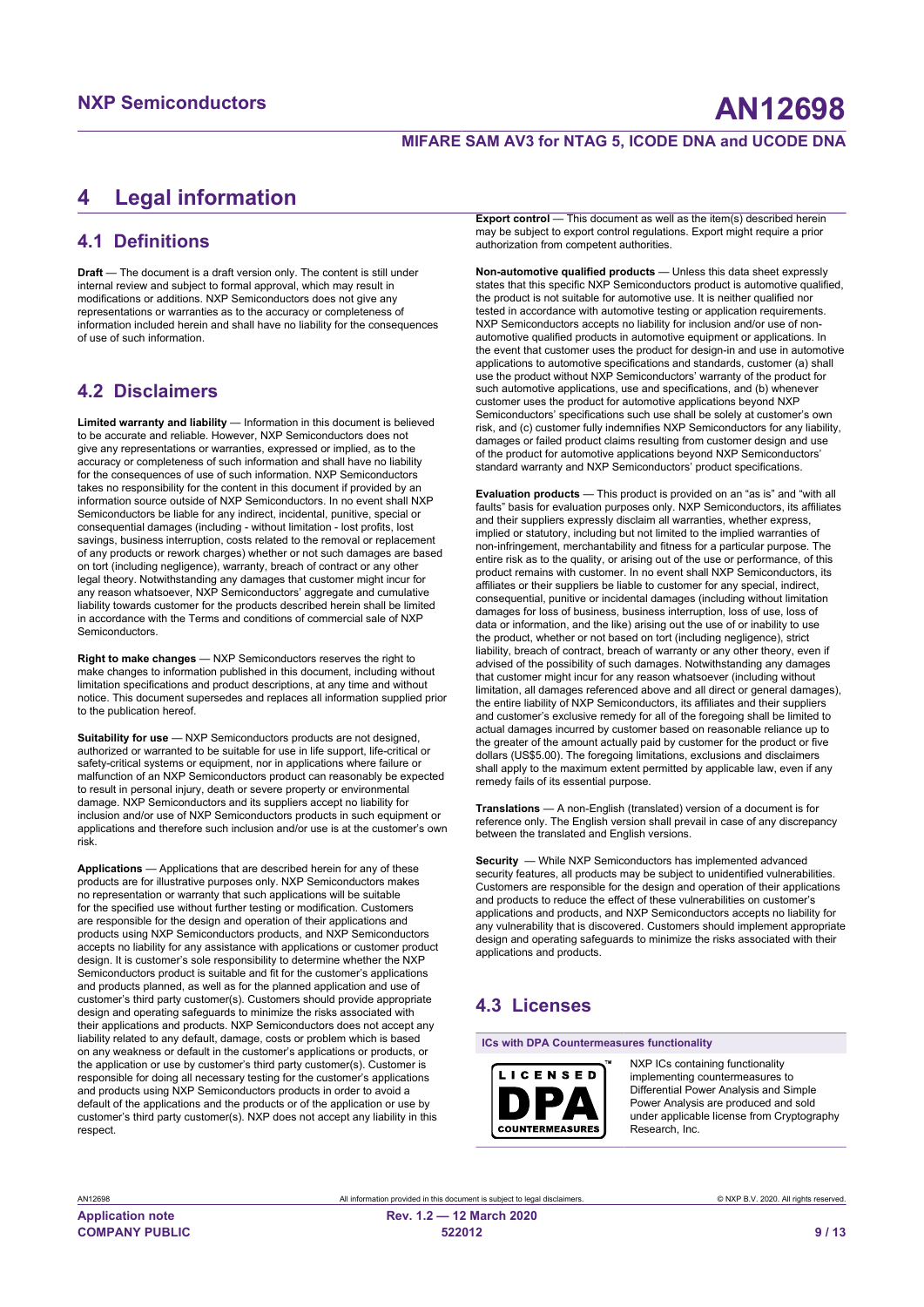# **NXP Semiconductors AN12698**

## **MIFARE SAM AV3 for NTAG 5, ICODE DNA and UCODE DNA**

## **4.4 Trademarks**

Notice: All referenced brands, product names, service names and trademarks are the property of their respective owners.

**MIFARE** — is a trademark of NXP B.V.

**DESFire** — is a trademark of NXP B.V. **ICODE and I-CODE** — are trademarks of NXP B.V. **UCODE** — is a trademark of NXP B.V. **MIFARE Plus** — is a trademark of NXP B.V. **MIFARE Ultralight** — is a trademark of NXP B.V. **MIFARE Classic** — is a trademark of NXP B.V. **NTAG** — is a trademark of NXP B.V.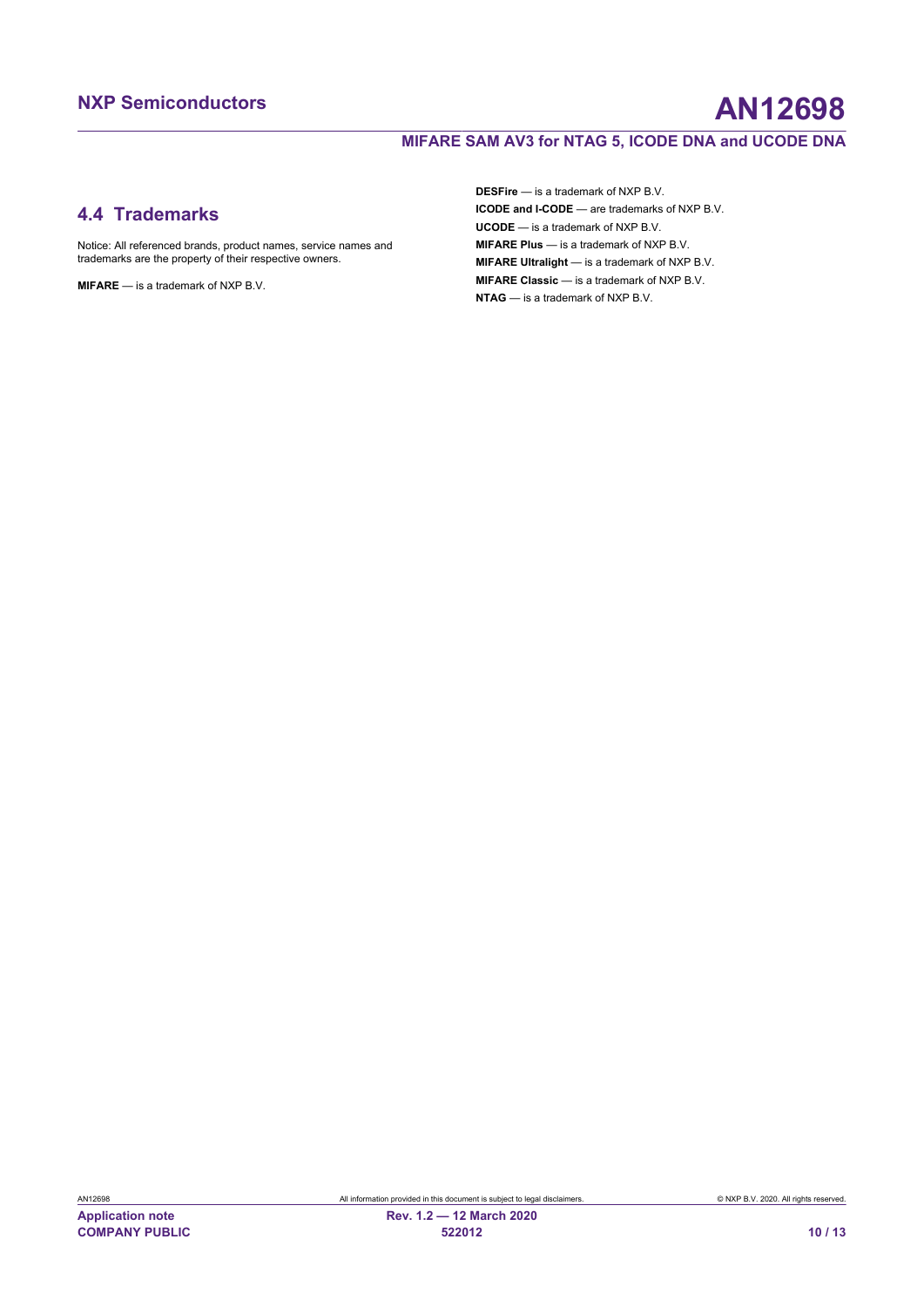# **Tables**

|  | Tab. 1. Example - SAM AuthenticateTAM 6 Tab. 2. Example - SAM AuthenticateMAM 7 |  |  |
|--|---------------------------------------------------------------------------------|--|--|
|--|---------------------------------------------------------------------------------|--|--|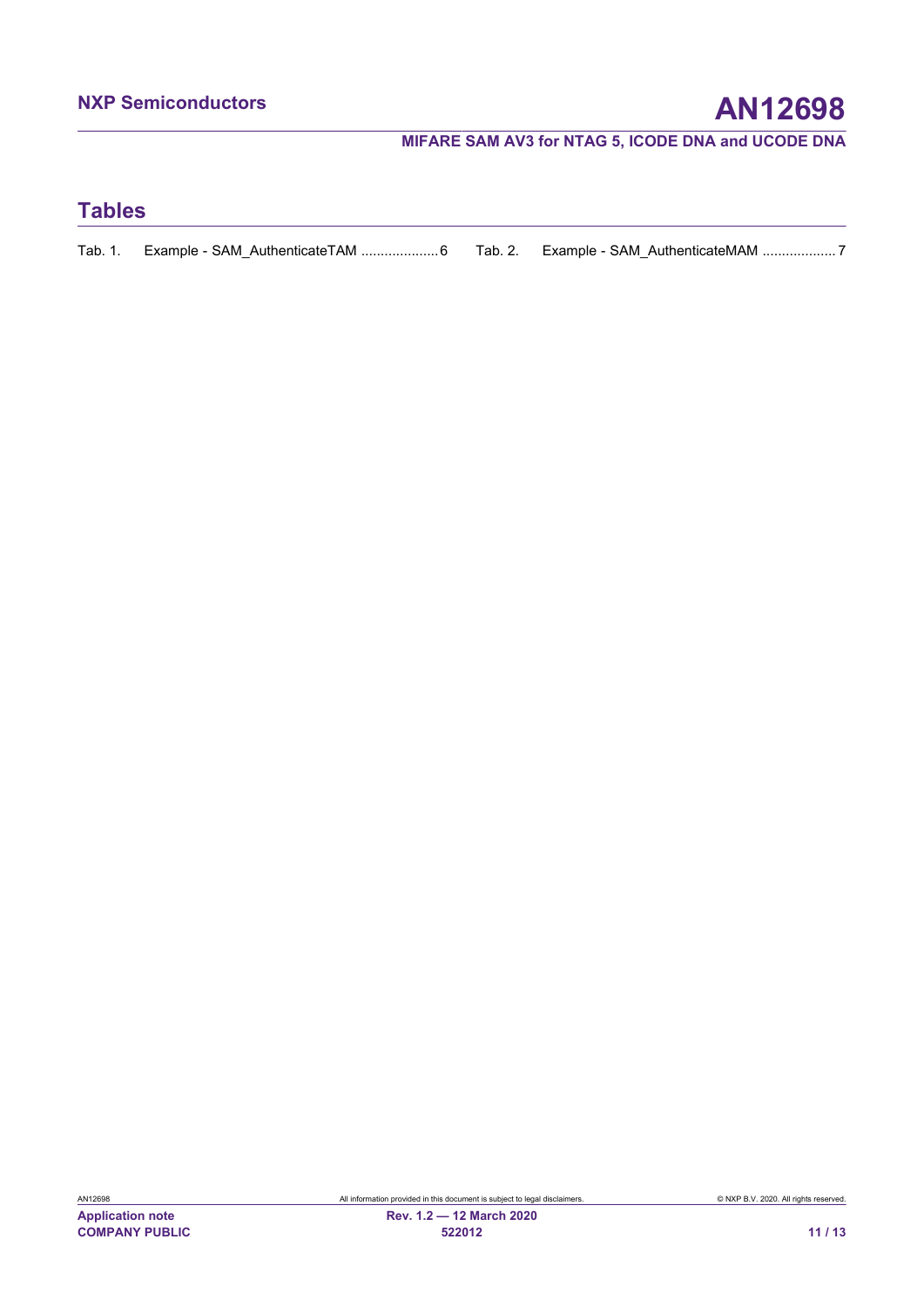# **Figures**

| Fig. 1. | Architecture in non-X interface 4 |  |
|---------|-----------------------------------|--|
| Fig. 2. |                                   |  |

[Fig. 3.](#page-5-1) [TAM Authenticate sequence .............................](#page-5-1) 6

**COMPANY PUBLIC 522012 12 / 13**